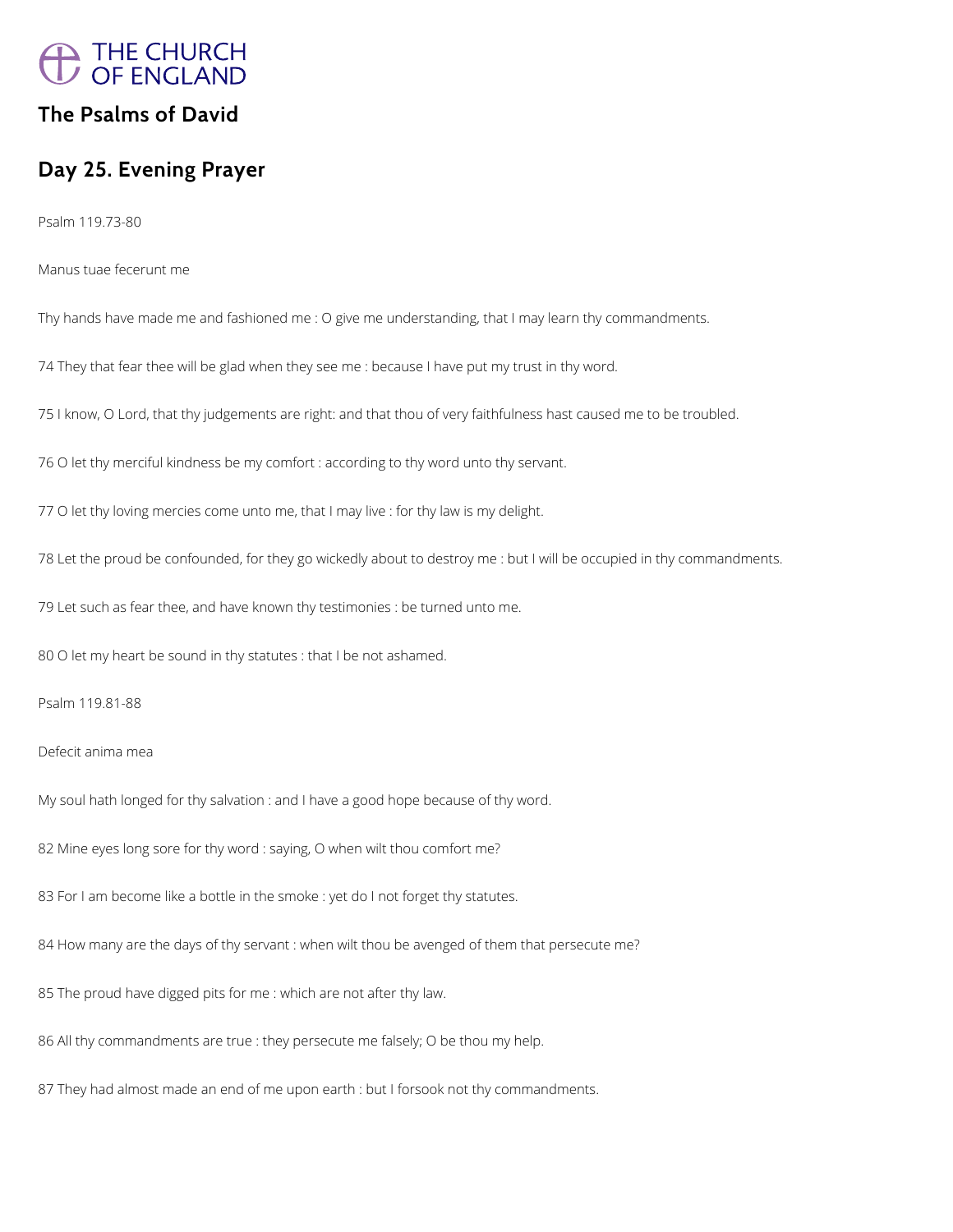88 O quicken me after thy loving-kindness : and so shall I keep the testimonies of thy mouth.

Psalm 119.89-96

In aeternum, Domine

O Lord thy word : endureth for ever in heaven.

90 Thy truth also remaineth from one generation to another : thou hast laid the foundation of

91 They continue this day according to thine ordinance : for all things serve thee.

92 If my delight had not been in thy law : I should have perished in my trouble.

931 will never forget thy commandments : for with them thou hast quickened me.

941 am thine, O save me : for I have sought thy commandments.

95 The ungodly laid wait for me to destroy me : but I will consider thy testimonies.

961 see that all things come to an end : but thy commandment is exceeding broad.

Psalm 119.97-104

Quomodo dilexi!

Lordwhat love have I unto thy law : all the day long is my study in it.

98 Thou through thy commandments hast made me wiser than mine enemies : for they are ever

99 I have more understanding than my teachers : for thy testimonies are my study.

100 I am wiser than the aged : because I keep thy commandments.

101 have refrained my feet from every evil way : that I may keep thy word.

102I have not shrunk from thy judgements : for thou teachest me.

1030 how sweet are thy words unto my throat : yea, sweeter than honey unto my mouth.

104 Through thy commandments I get understanding : therefore I hate all evil ways.

Text from The Book of Common Prayer, the rights in which are vested in the Crown,

is reproduced by permission of the  $C$   $\mathfrak s$  m down'd  $\mathfrak g$  e Pb indiversity Press.